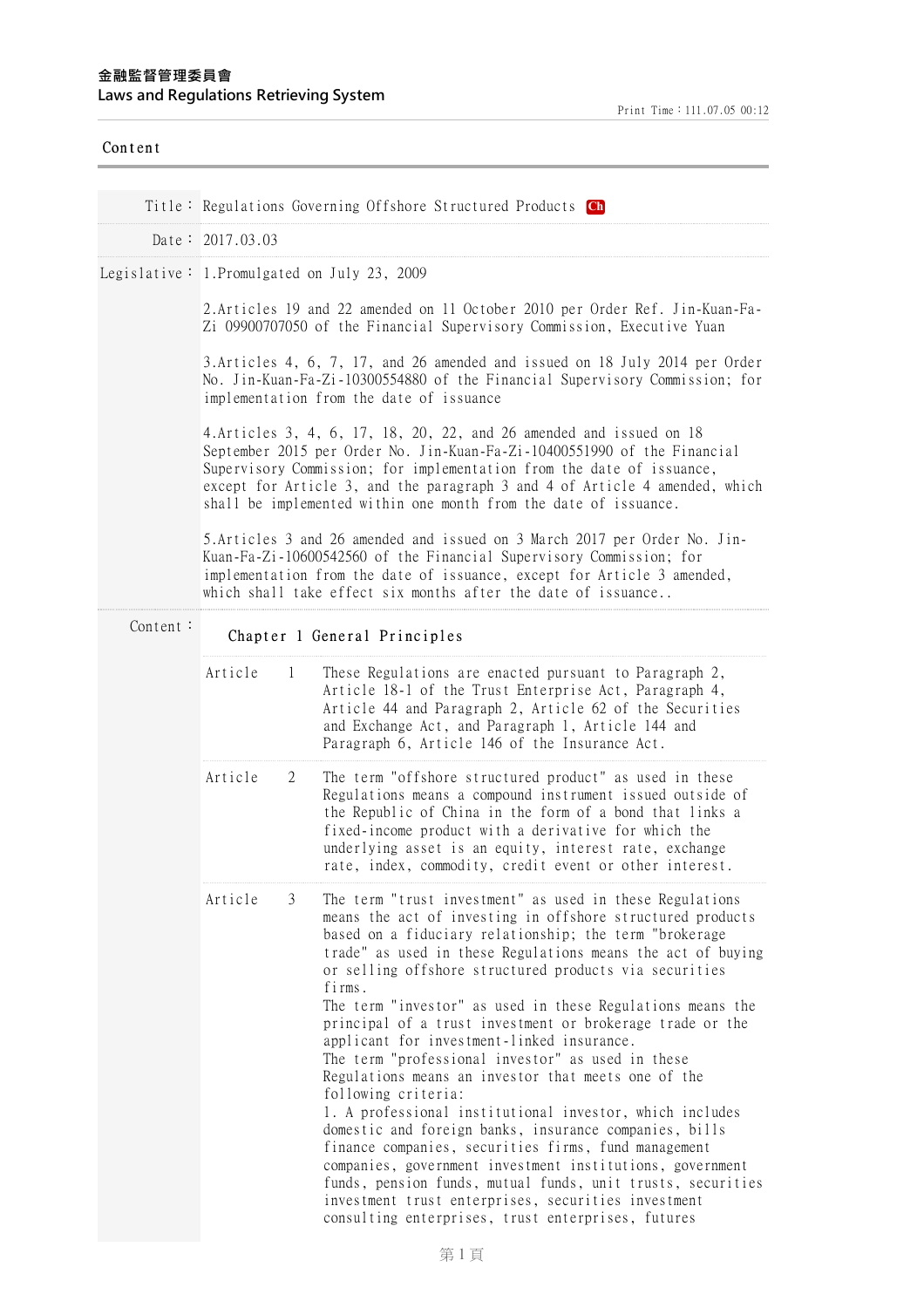commission merchants, futures service enterprises and other institutions approved by the FSC.

2. A juristic person meeting all of the following criteria and having applied in writing to trust enterprises, securities firms and insurance enterprises (referred to as the "trustees or sub-distributors" hereunder) for the status of a high net worth corporate investor: (1) A juristic person with net worth exceeding

NT\$20,000,000,000 according to its latest CPA-audited or reviewed financial report ; notwithstanding the foregoing, the financial reports of juristic persons outside of the Republic of China need not be CPA-audited or reviewed. (2) The person has a dedicated investment unit, staffed by

capable professionals and the unit's manager meets one of the following conditions.

i. The manager worked in financial product investment at a financial, securities, futures or insurance institution for more than three years.

ii. The manager has financial product investment experience of more than four years.

iii. The manager possesses other qualifications or experience that show he/she has financial product investment professional knowledge and management experience and can soundly and effectively manage the business of an investment department.

(3) The person holds securities position or derivatives product portfolio exceeding NT\$1,000,000,000 according to its latest CPA-audited or reviewed financial report ; notwithstanding the foregoing, the financial reports of juristic persons outside of the Republic of China need not be CPA-audited or reviewed.

(4) The person's internal control system has suitable investment procedure and risk management measures. 3. A juristic person or fund meeting all of the following criteria and having applied in writing to the trustee or sub-distributor for the status of a professional investor (1) A juristic person or fund with total assets exceeding NT\$50,000,000 according to its latest CPA-audited or reviewed financial report; notwithstanding the foregoing, the financial reports of juristic persons outside of the Republic of China need not be CPA-audited or reviewed; (2) The trader authorized by the investor has sufficient professional knowledge, trading experience in financial products; and

(3) The person understands fully that a trustee or subdistributor is exempted from certain responsibilities towards professional investors in conducting trust investment and agrees to sign on as a professional investor.

4. A natural person meeting all of the following criteria and having applied in writing to the trustee or subdistributor for the status of professional investor

(1) The person has proof of financial capacity of at least NT\$30,000,000; or has made a foreign currency denominated investment equivalent to over NT\$3,000,000 in value, and in addition, his/her total assets at the trustee or subdistributor, including deposits and investments (including the aforesaid investment), worth more than NT\$15,000,000, and the person has provided a statement undertaking that his or her total assets exceed NT\$30,000,000; (2)The person has sufficient professional knowledge, trading experience in financial products; and (3) The person understands fully that a trustee or subdistributor is exempted from certain responsibilities towards professional investors in conducting trust investment and agrees to sign on as a professional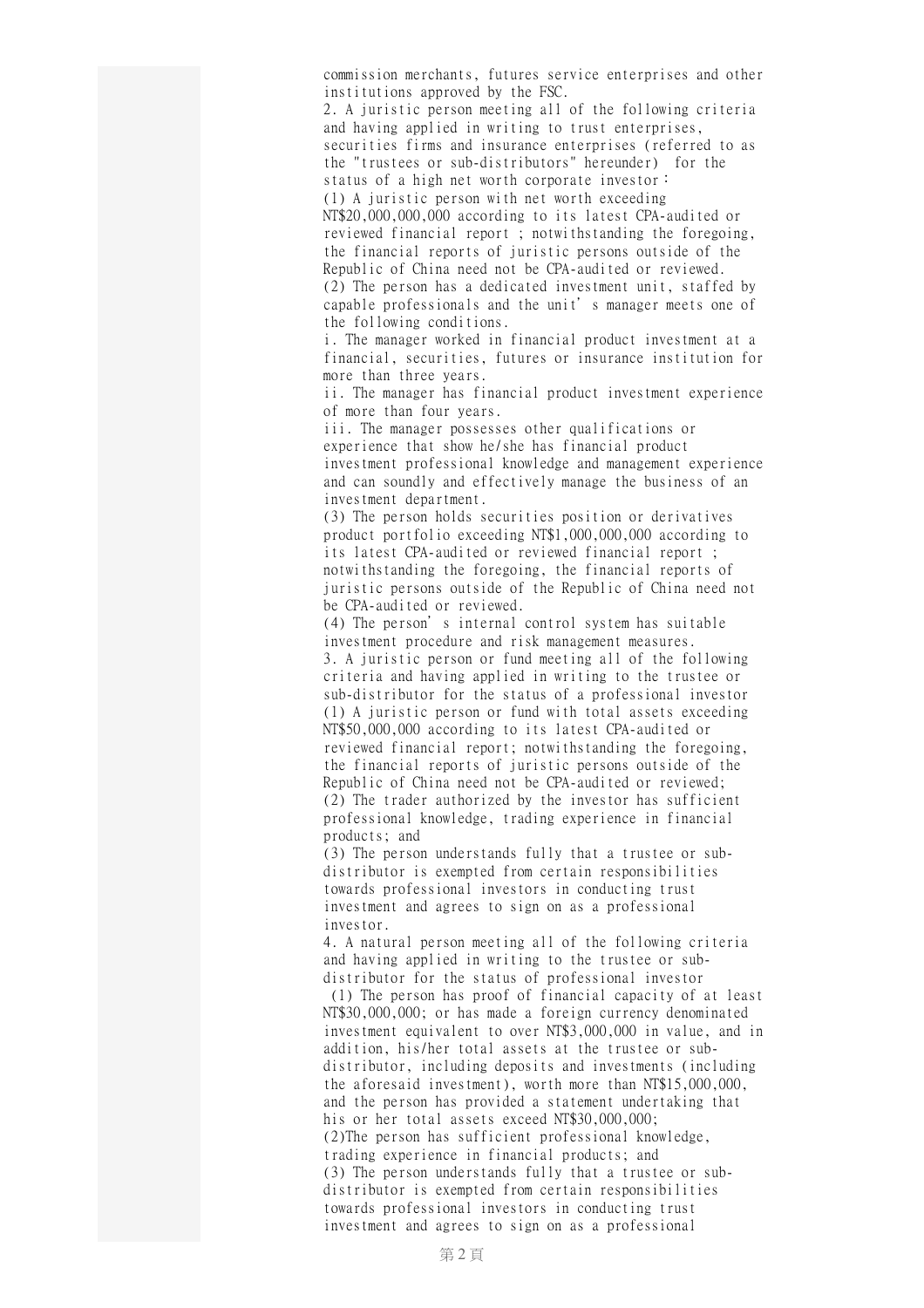|         |   | investor.<br>5. A trust enterprise that has entered into a trust<br>agreement with the trustor and the trustor meets the<br>conditions set forth in Subparagraph 2, 3 or the preceding<br>subparagraph hereof.<br>The term "non-professional investor" as used in these<br>Regulations means an investor other than one meeting the<br>criteria for professional investor as specified in the<br>preceding paragraph.<br>The trustee or sub-distributor is responsible for<br>conducting reasonable investigation to verify that an<br>investor meets the qualification criteria for a<br>professional investor as set forth in Paragraph 3 hereof<br>and obtaining reasonable and credible corroborative<br>evidence from the investor. The evaluation method of a<br>trustee or sub-distributor for assessing whether a<br>professional investor has sufficient professional knowledge<br>and trading experience in financial products should be<br>included in the "Know Your Customer" procedure and be<br>approved by the Board. If a trustee or sub-distributor does<br>not have a Board, it should be approved by the responsible<br>person in the ROC.                                                                                                                                                                                                                                                                                                                                                                                                                                                                                                                                                                                                                                                                                                                                                                       |
|---------|---|--------------------------------------------------------------------------------------------------------------------------------------------------------------------------------------------------------------------------------------------------------------------------------------------------------------------------------------------------------------------------------------------------------------------------------------------------------------------------------------------------------------------------------------------------------------------------------------------------------------------------------------------------------------------------------------------------------------------------------------------------------------------------------------------------------------------------------------------------------------------------------------------------------------------------------------------------------------------------------------------------------------------------------------------------------------------------------------------------------------------------------------------------------------------------------------------------------------------------------------------------------------------------------------------------------------------------------------------------------------------------------------------------------------------------------------------------------------------------------------------------------------------------------------------------------------------------------------------------------------------------------------------------------------------------------------------------------------------------------------------------------------------------------------------------------------------------------------------------------------------------------------------------------------------------------------|
| Article | 4 | Offshore structured products that do not comply with these<br>Regulations may neither be purchased through trust<br>investment or brokerage trade nor included among the<br>underlying assets of an investment-linked insurance product<br>inside the Republic of China. However, this provision does<br>not apply to offshore structured products listed and traded<br>on a foreign securities exchange.<br>Trustees or sub-distributors shall follow these Regulations<br>when engaging in trust investment, conducting brokerage<br>trading or issuing investment-linked insurance products<br>involving products specified in Article 2 herein; any<br>matters not provided for herein shall be governed by other<br>applicable laws and regulations. Trustees or sub-<br>distributors shall follow the applicable rules and<br>regulations of the Central Bank of the Republic of China<br>(Taiwan) where such activities involve inward or outward<br>remittance of funds.<br>Offshore structured products sold via trustees or sub-<br>distributors to professional institutional investors or<br>high net worth corporate investors are not subject to the<br>regulations in Chapter 2 relating to issuers and master<br>agents or the provisions of Article 20 and 22.<br>The aforementioned offshore structured products sold via<br>trustees or sub-distributors are subject mutatis mutandis<br>to the reporting provisions of Article 10.<br>Offshore banking branch (OBU), offshore securities branch<br>and Offshore Insurance Unit (OIU) duly approved by<br>(OSU)<br>the competent authority pursuant to the "Offshore Banking<br>Act, "are not subject to these Regulations when selling<br>offshore structured products via trust investment,<br>brokerage trade or trading investment-linked insurance<br>products to offshore individuals, juristic persons,<br>government entities, or financial institutions. |
| Article | 5 | For an offshore structured product that is the object of<br>trust investment, brokerage trade or investment-linked<br>insurance policy in the Republic of China and is not<br>limited specifically to professional investors for trust<br>investment or sales, if the same trading terms and<br>conditions for said product are issued and offered to<br>retail (non-professional) investors where the offshore<br>structured product issuing institution and product are<br>registered, equivalent trading terms and conditions shall                                                                                                                                                                                                                                                                                                                                                                                                                                                                                                                                                                                                                                                                                                                                                                                                                                                                                                                                                                                                                                                                                                                                                                                                                                                                                                                                                                                               |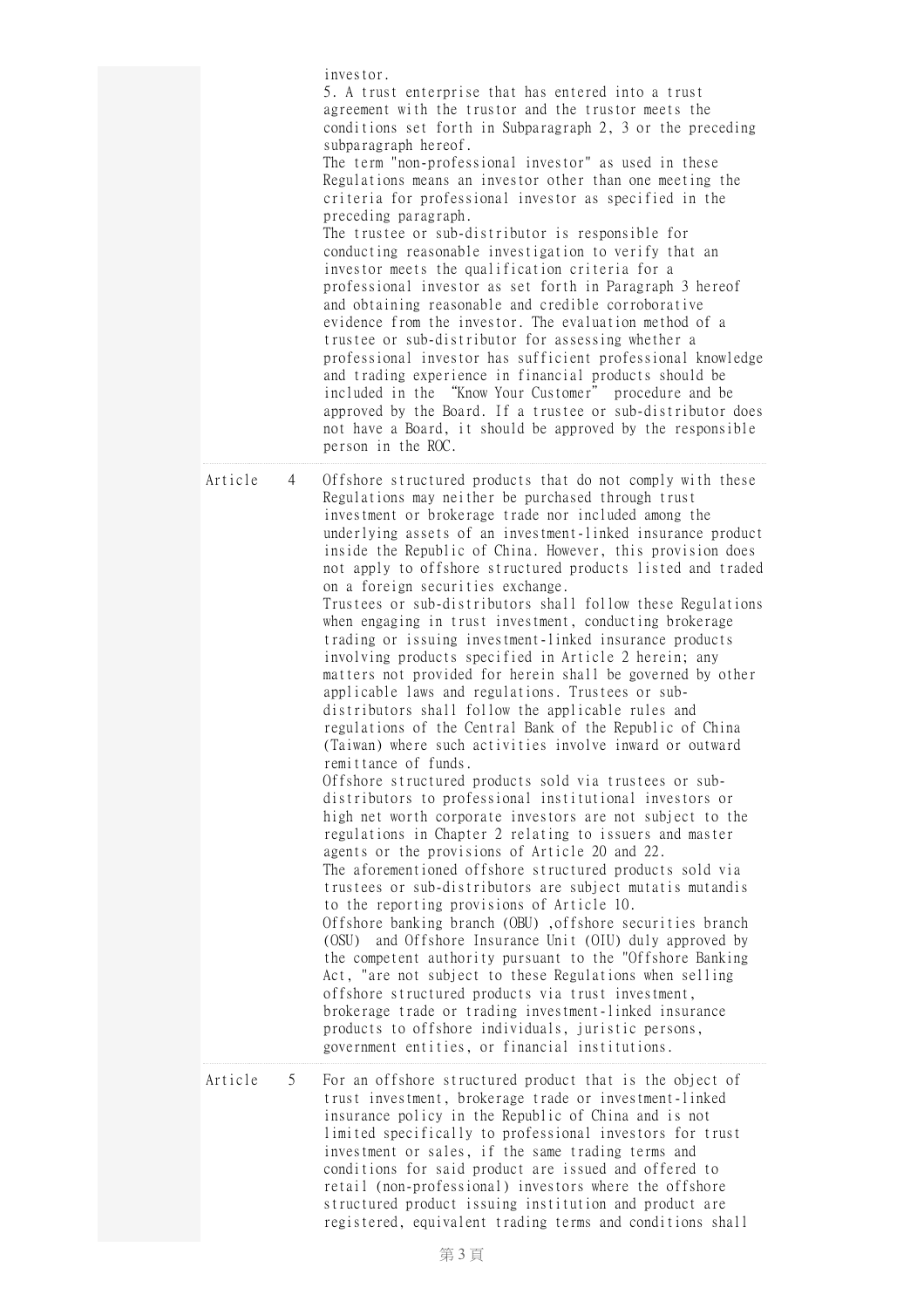## Chapter 2 Issuer or Master Agent

| 6<br>Article<br>The offshore structured product issuing institution shall<br>have a branch company set up in the Republic of China<br>such branch company, a parent company, branch company or<br>subsidiary of the product's issuer or guarantor shall act<br>as the master agent (referred to as the "master agent"),<br>provided that the issuer or guarantor must be:<br>a subsidiary of the issuer that is located in the<br>1.<br>company of an offshore subsidiary of the issuer; or<br>2.<br>a parent company, branch or subsidiary<br>a Taiwan branch company of an offshore subsidiary of the<br>guarantor.<br>The term "branch company" mentioned in the preceding<br>in Taiwan or the branch company of a foreign insurance<br>the Financial Supervisory Commission (referred to as "the<br>FSC" hereunder).<br>The parent company of an offshore structured product<br>hereof shall meet the following criteria:<br>the domestic bank, domestic securities firm, or<br>1.<br>domestic insurance company of a foreign financial holding<br>company, bank, securities firm or insurance company is<br>parent entity holds more than 50% of the shares through<br>direct or indirect investment; and<br>2.<br>the parent company agrees to be jointly and<br>severally liable with the offshore structured product<br>issuing institution or the guarantor for the offshore<br>structured product.<br>The subsidiary of an offshore structured product issuing<br>shall meet the following criteria:<br>1.<br>company of a foreign financial holding company, bank,<br>securities firm or insurance company is established in<br>Taiwan with the approval of the FSC and its parent entity<br>holds more than 50% of the shares of said subsidiary<br>through direct or indirect investment; and<br>2.<br>the subsidiary agrees to be jointly and severally<br>liable with the offshore structured product issuing<br>institution or the guarantor for the offshore structured<br>product. |                                                                                                                                                                                                                                                                                                                                                                                                                                                                                                                                                                                                                                                                                                                                                                                                                                  |
|------------------------------------------------------------------------------------------------------------------------------------------------------------------------------------------------------------------------------------------------------------------------------------------------------------------------------------------------------------------------------------------------------------------------------------------------------------------------------------------------------------------------------------------------------------------------------------------------------------------------------------------------------------------------------------------------------------------------------------------------------------------------------------------------------------------------------------------------------------------------------------------------------------------------------------------------------------------------------------------------------------------------------------------------------------------------------------------------------------------------------------------------------------------------------------------------------------------------------------------------------------------------------------------------------------------------------------------------------------------------------------------------------------------------------------------------------------------------------------------------------------------------------------------------------------------------------------------------------------------------------------------------------------------------------------------------------------------------------------------------------------------------------------------------------------------------------------------------------------------------------------------------------------------------------------------------------------------------------------------------------|----------------------------------------------------------------------------------------------------------------------------------------------------------------------------------------------------------------------------------------------------------------------------------------------------------------------------------------------------------------------------------------------------------------------------------------------------------------------------------------------------------------------------------------------------------------------------------------------------------------------------------------------------------------------------------------------------------------------------------------------------------------------------------------------------------------------------------|
| 1.<br>and regulatory authority; and<br>its capital adequacy ratios meet Basel III<br>2.<br>requirements.                                                                                                                                                                                                                                                                                                                                                                                                                                                                                                                                                                                                                                                                                                                                                                                                                                                                                                                                                                                                                                                                                                                                                                                                                                                                                                                                                                                                                                                                                                                                                                                                                                                                                                                                                                                                                                                                                             | (referred to as the "issuer" hereunder). In the absence of<br>Republic of China, or a Taiwan parent company, branch<br>company of<br>the guarantor that is located in the Republic of China, or<br>paragraph is limited to the branch office of a foreign bank<br>in Taiwan, the branch company of a foreign securities firm<br>company in Taiwan that is established with the approval of<br>issuing institution or a guarantor mentioned in Paragraph 1<br>established in Taiwan with the approval of the FSC and its<br>institution or a guarantor mentioned in Paragraph 1 hereof<br>the subsidiary bank, securities firm, or insurance<br>A "foreign financial holding company" as referred to in the<br>preceding two paragraphs shall meet the following criteria:<br>it is supervised by a foreign financial supervisory |
| Article<br>An issuer or master agent shall post an operating bond<br>7                                                                                                                                                                                                                                                                                                                                                                                                                                                                                                                                                                                                                                                                                                                                                                                                                                                                                                                                                                                                                                                                                                                                                                                                                                                                                                                                                                                                                                                                                                                                                                                                                                                                                                                                                                                                                                                                                                                               | according to the rules below with a bank that is permitted                                                                                                                                                                                                                                                                                                                                                                                                                                                                                                                                                                                                                                                                                                                                                                       |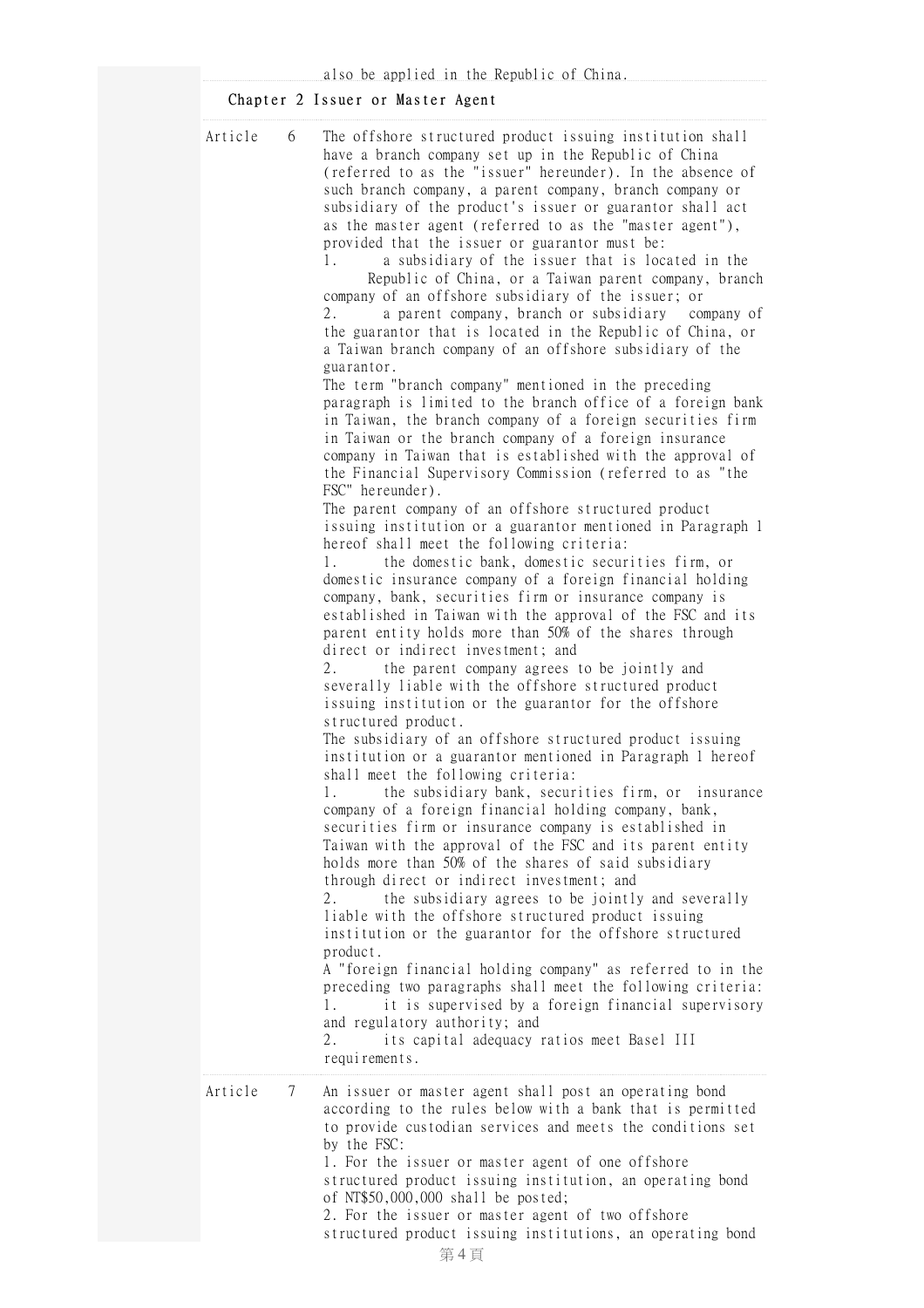|               | of NT\$80,000,000 shall be posted; and<br>3. For the issuer or master agent of three or more offshore<br>structured product issuing institutions, an operating bond<br>of NT\$100,000,000 shall be posted.<br>The operating bond under the preceding paragraph shall be<br>posted in the form of cash, government bonds, bank<br>deposits, or bank debentures, shall be free of any pledge<br>or any form of encumbrance, and shall be placed with only<br>one bank. The change of custodian institution or withdrawal<br>of an operating bond may proceed only after it has been<br>approved by the FSC; the preceding provision also applies<br>to change of issuer or master agent.<br>The procedures for deposit, withdrawal, and substitution of<br>operating bond shall be prescribed by the FSC.                                                                                                                                                                                                                                                                                                                                                                                                                                                                                                                                                               |
|---------------|-----------------------------------------------------------------------------------------------------------------------------------------------------------------------------------------------------------------------------------------------------------------------------------------------------------------------------------------------------------------------------------------------------------------------------------------------------------------------------------------------------------------------------------------------------------------------------------------------------------------------------------------------------------------------------------------------------------------------------------------------------------------------------------------------------------------------------------------------------------------------------------------------------------------------------------------------------------------------------------------------------------------------------------------------------------------------------------------------------------------------------------------------------------------------------------------------------------------------------------------------------------------------------------------------------------------------------------------------------------------------|
| Article<br>8  | The issuers, master agents, trustees or sub-distributors<br>and their responsible persons or employees shall handle the<br>affairs of offshore structured products in good faith and<br>exercising the fiduciary duty of loyalty and duty of care<br>of a good administrator.<br>Unless otherwise provided by law or regulations, the<br>enterprises and personnel thereof referred to in the<br>preceding paragraph shall keep confidential all personal<br>information, transaction information, and other relevant<br>information of investors in offshore structured products.                                                                                                                                                                                                                                                                                                                                                                                                                                                                                                                                                                                                                                                                                                                                                                                    |
| Article<br>9  | The issuer or master agent shall be responsible for the<br>following matters:<br>1. Producing investor brochure and prospectus, both in<br>Chinese version, for the offshore structured product it<br>issues or distributes, and delivery of such information to<br>the investors via trustees or sub-distributors;<br>2. Acting as the agent for service of process and all<br>document correspondences in Taiwan on behalf of the<br>offshore structured product issuing institution or<br>guarantor;<br>3. Communicating with the offshore structured product<br>issuing institution, and providing investors with relevant<br>issuance and trading information on the offshore structured<br>product it represents;<br>4. Forwarding transaction instructions of the trustees or<br>sub-distributors for purchase or redemption of offshore<br>structured product to the issuing institution; and<br>5. Other matters as required by law or regulations, or the<br>FSC.<br>The information to be published in the Chinese version of<br>investor brochure and prospectus mentioned in Subparagraph<br>1 of the preceding paragraph will be drawn up by Taiwan<br>Financial Services Roundtable (referred to as the "TFSR"<br>hereunder) in consultation with the trade association of<br>the trustee or sub-distributor and reported to the FSC for<br>reference. |
| Article<br>10 | An issuer or master agent shall, on each business day,<br>report the names of offshore structured products it issues<br>or distributes, and the aggregate amounts of confirmed<br>purchases or redemptions on the previous business day and<br>other items as prescribed by the FSC to the FSC or a FSC-<br>designated institution in a format and with the content<br>specified by the FSC through the FSC-designated information<br>transmission system.<br>An issuer or master agent shall produce monthly reports for<br>the offshore structured product it issues or distributes in<br>a format and with the content prescribed by the FSC and<br>shall, within ten (10) days after the end of each month,<br>submit the report to the FSC and the Central Bank of the                                                                                                                                                                                                                                                                                                                                                                                                                                                                                                                                                                                           |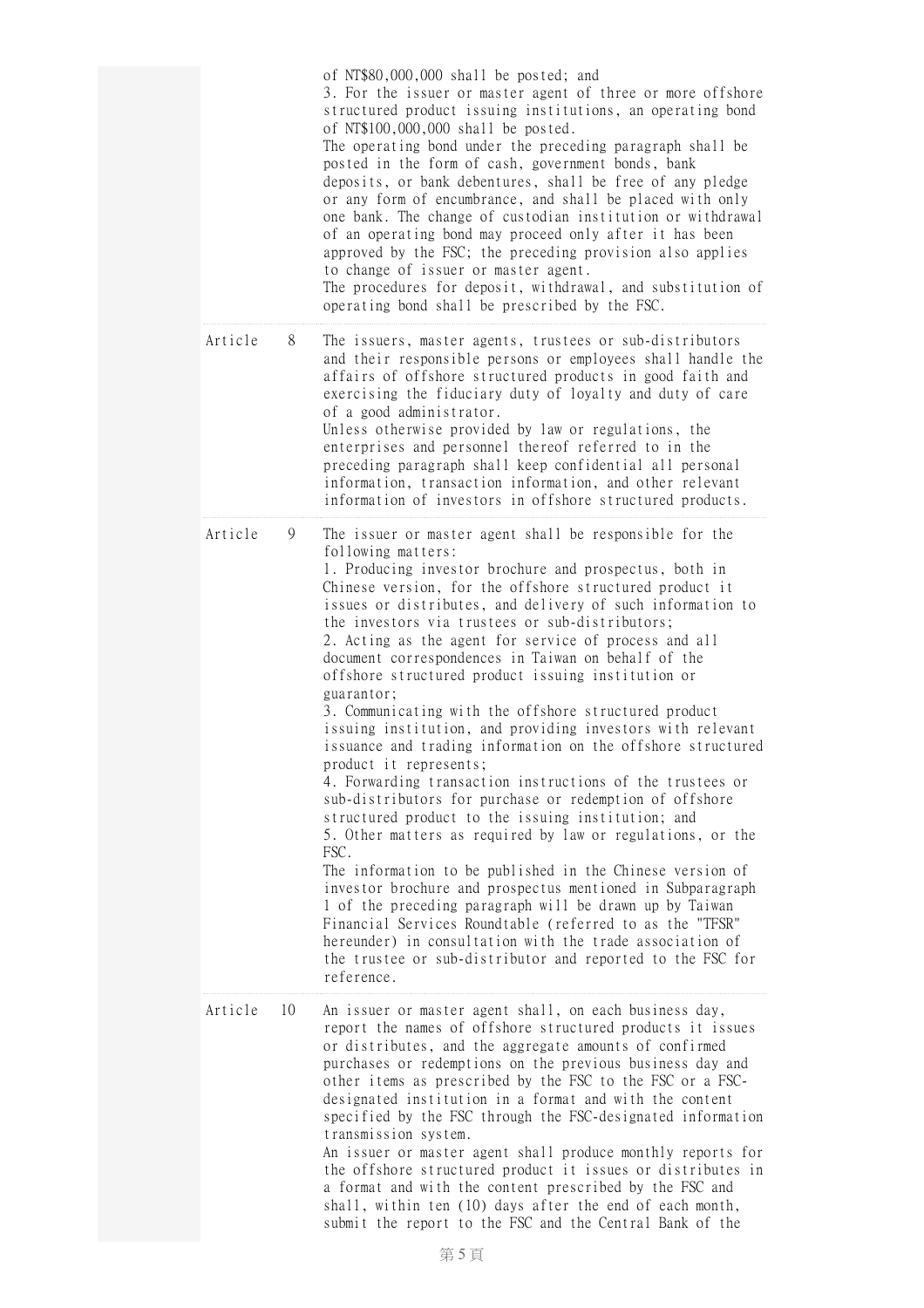|  |         |     | Republic of China (Taiwan) through the FSC-designated<br>information transmission system.                                                                                                                                                                                                                                                                                                                                                                                                                                                                                                                                                                                                                                                                                                                                                                                                                                                                               |
|--|---------|-----|-------------------------------------------------------------------------------------------------------------------------------------------------------------------------------------------------------------------------------------------------------------------------------------------------------------------------------------------------------------------------------------------------------------------------------------------------------------------------------------------------------------------------------------------------------------------------------------------------------------------------------------------------------------------------------------------------------------------------------------------------------------------------------------------------------------------------------------------------------------------------------------------------------------------------------------------------------------------------|
|  | Article | 11  | Upon discovery that a trustee or sub-distributor violates<br>any law or regulations, or exceeds the scope of authority<br>to engage in trust investment or brokerage trading, or<br>invest in offshore structured products linked to an<br>investment-linked insurance policy, the issuer or master<br>agent shall immediately demand the trustee or sub-<br>distributor to take improvement actions and notify the FSC,<br>and in two (2) business days, notify the FSC in writing the<br>status of improvement.                                                                                                                                                                                                                                                                                                                                                                                                                                                       |
|  | Article | 12  | To handle the trading of offshore structured product, the<br>issuer or master agent shall deploy sufficient and<br>qualified business personnel and internal auditors that<br>meet the following requirements:<br>1. The business personnel, the number of which may not be<br>less than three (3), shall meet the requirements set out<br>for business personnel in Article 6 of the Regulations<br>Governing Responsible Persons and Associated Persons of<br>Securities Firms or Paragraph 1, Article 16 of the<br>Guidelines for the Qualifications of Responsible Person of<br>Trust Business and Special Knowledge or Experience<br>Requirement.<br>2. The internal auditors shall meet the requirements set<br>out for internal auditors in Article 3 of the Regulations<br>Governing Responsible Persons and Associated Persons of<br>Securities Firms or Article 20 of the Implementation Rules                                                                |
|  | Article | 13  | for Bank Internal Audit and Internal Control System.<br>Matters required to be publicly announced by an issuer or<br>master agent pursuant to these Regulations shall be<br>announced by transmission through the FSC-designated<br>information transmission system.                                                                                                                                                                                                                                                                                                                                                                                                                                                                                                                                                                                                                                                                                                    |
|  | Article | 14  | An issuer or master agent shall publish on each business<br>day the reference prices on the offshore structured<br>products it issues or distributes.<br>The trustees or sub-distributors shall, within the time<br>period prescribed by the FSC, produce and deliver to the<br>investors a transaction confirmation, account statement or<br>other proof documents in written or electronic form, and<br>disclose on the account statement the latest reference<br>prices for the reference of the investors.                                                                                                                                                                                                                                                                                                                                                                                                                                                          |
|  | Article | -15 | The issuers, master agents, trustees or sub-distributors<br>shall not:<br>1. Issue or engage in trust investment of offshore<br>structured products by means of fraud, coercion, or other<br>improper means.<br>2. Enter into an agreement with the investors to share<br>profits or losses from investment in offshore structured<br>products.<br>3. Engage in any false or deceptive conduct or other<br>conduct obviously inconsistent with facts or intended to<br>mislead others.<br>4. Engage in any act contrary to the intent of the<br>instructions of the investor or the investor's interests,<br>without the consent of the investor.<br>5. Utilize an investor's funds against the investor's<br>instructions.<br>6. Allow any third party to use the name of the issuer,<br>master agent, trustee, sub-distributor, or their associated<br>persons to engage in trust investment of offshore<br>structured products, or appoint an unqualified associated |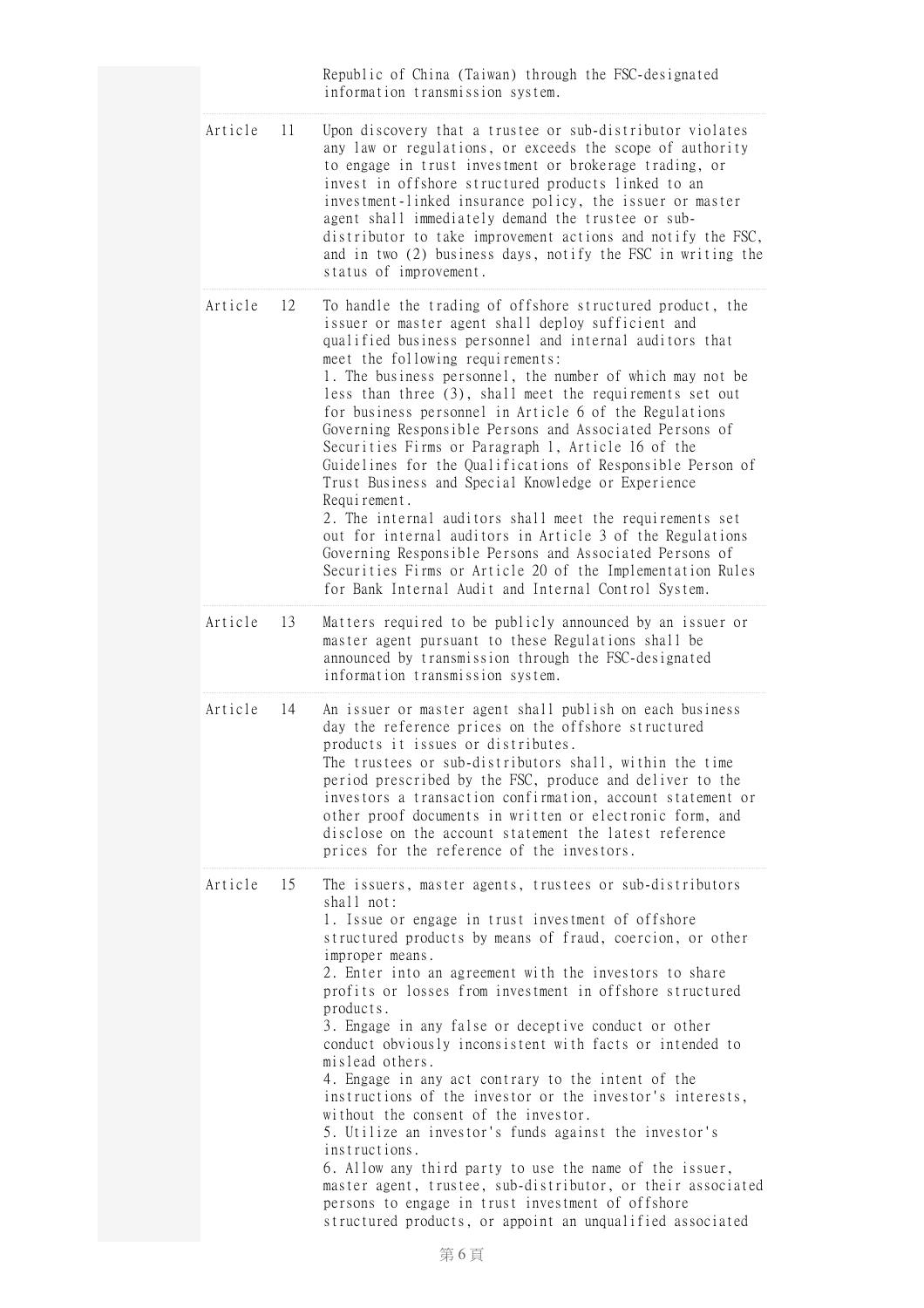|         |    | person to engage in the trust investment of offshore<br>structured products.<br>7. Violate any law or regulation or any code of conduct set<br>by a self-regulatory institution when engaging in the<br>advertising and business promotion of an offshore<br>structured product.<br>8. Engage in any other activity that is prohibited by law<br>or regulations or self-regulatory rules.<br>The remuneration system of a trustee or sub-distributor<br>should give equitable consideration to the risk exposures<br>of the investors, charge of fees and other factors, and<br>shall not be based mainly on the amount of trust investment<br>or sale.                                                                                                                                                                                                                                                                                                                                                                                                                                                                                                                                                                                                                                                                                                                                                                                                                                                                                                                                                                                                                                                                                                                                                                                                                                                                                                                                                                                                                                                                                                                                                                                                                                                                                                                            |
|---------|----|------------------------------------------------------------------------------------------------------------------------------------------------------------------------------------------------------------------------------------------------------------------------------------------------------------------------------------------------------------------------------------------------------------------------------------------------------------------------------------------------------------------------------------------------------------------------------------------------------------------------------------------------------------------------------------------------------------------------------------------------------------------------------------------------------------------------------------------------------------------------------------------------------------------------------------------------------------------------------------------------------------------------------------------------------------------------------------------------------------------------------------------------------------------------------------------------------------------------------------------------------------------------------------------------------------------------------------------------------------------------------------------------------------------------------------------------------------------------------------------------------------------------------------------------------------------------------------------------------------------------------------------------------------------------------------------------------------------------------------------------------------------------------------------------------------------------------------------------------------------------------------------------------------------------------------------------------------------------------------------------------------------------------------------------------------------------------------------------------------------------------------------------------------------------------------------------------------------------------------------------------------------------------------------------------------------------------------------------------------------------------------|
| Article | 16 | The issuer, the master agent and the trustee or sub-<br>distributor of an offshore structured product shall sign a<br>joint written agreement among them. The preceding provision<br>does not apply where the aforementioned parties belong to<br>the same legal entity.<br>The agreement mentioned in the preceding paragraph shall<br>contain the following clauses:<br>1. Information and assistance to be provided and<br>responsibilities to be assumed by the offshore structured<br>product issuing institution as requested by the master<br>agent and the trustee or sub-distributor for compliance<br>with applicable laws and regulations;<br>2. In case the offshore structured product has any of the<br>following events, the issuer or master agent shall make<br>public announcement and notify the trustee or sub-<br>distributor within three days from the occurrence thereof,<br>and the trustee or sub-distributor will forward the same<br>information to the investors:<br>(1) The offshore structured product issuing institution<br>becomes unable to continue to conduct relevant business due<br>to dissolution, suspension of business, transfer of<br>business, merger or acquisition, cessation of business,<br>voidance or revocation of its permit under laws or<br>regulations of the country where it is located, or other<br>similar material event;<br>(2) The long-term credit rating of the issuing institution<br>or guarantor of offshore structured product or the issue<br>rating of the offshore structured product is downgraded;<br>(3) The offshore structured product that the issuer or<br>master agent handles has a material event as specified in<br>the agreement that materially affects investors' rights or<br>interests; or<br>(4) Any other event materially affecting investors' rights<br>or interests.<br>3. Where an issuer or master agent becomes unable to<br>continue to issue or distribute an offshore structured<br>product, it shall assist the investors in carrying out<br>subsequent redemption of the offshore structured product or<br>other relevant matters.<br>The clauses to be contained in the agreement mentioned in<br>Paragraph 1 hereof will be drawn up by the TFSR in<br>consultation with the trade association of the trustee or<br>sub-distributor and reported to the FSC for reference. |

## Chapter 3 Review and Investment or Sale of Products

Article 17 An offshore structured product must meet the following criteria and the documents provided in Subparagraphs 1 through 6 and Subparagraph 8 of Paragraph 1, Article 19 herein have been reviewed by the trustee or sub-distributor in accordance with the rules set out by TFSR pursuant to Paragraph 1 of Article 20 herein before it can be offered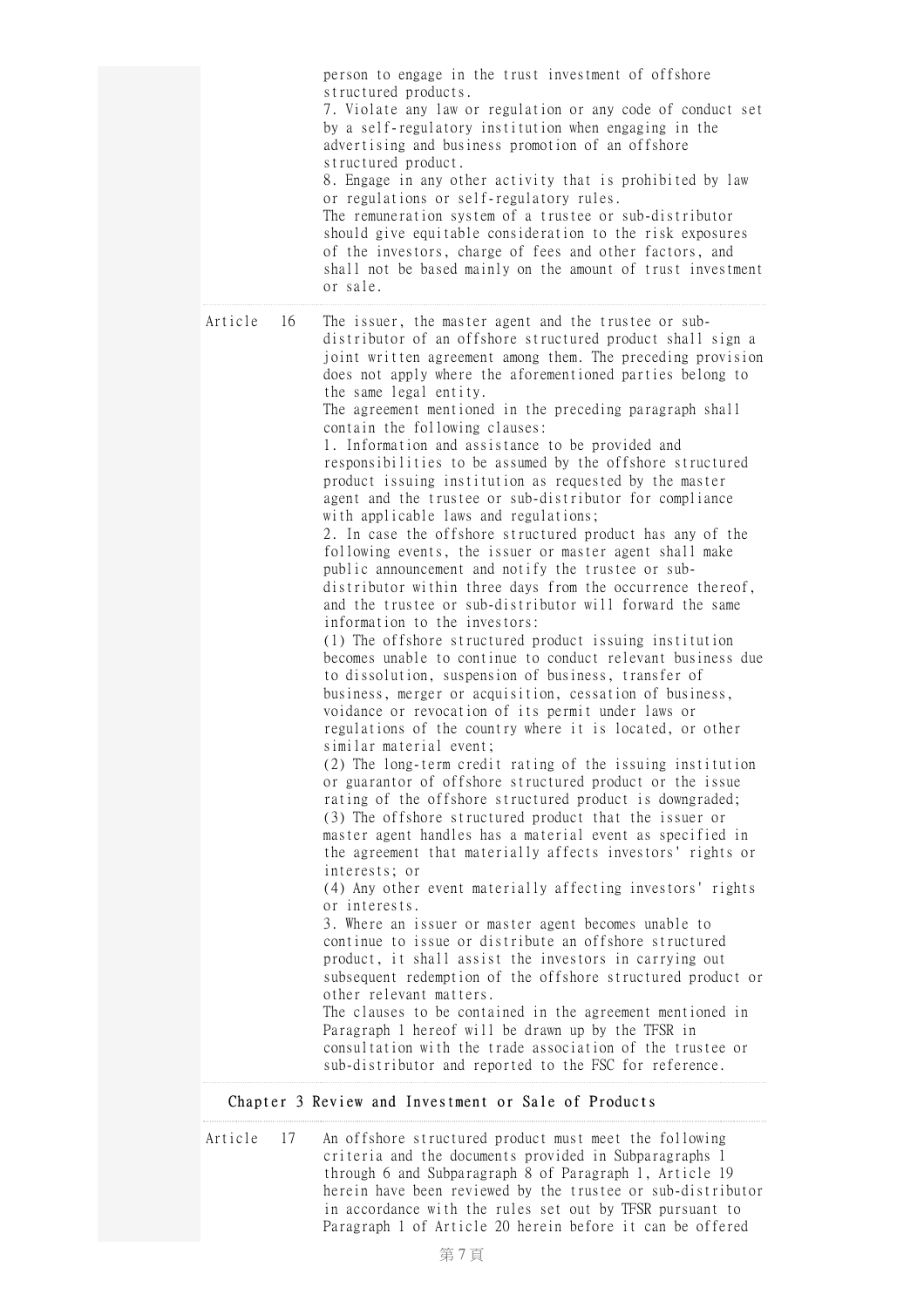|               | to professional investors for trust investment, brokerage<br>trade or linking to an investment-linked insurance product<br>in the Republic of China:<br>1. The long-term credit rating of the issuing institution<br>or the guarantor, or the issue rating of the offshore<br>structured product is at a certain level or higher given by<br>a credit rating agency approved or recognized by the FSC.<br>2. The product is not denominated in NTD.<br>3. The product is not linked to any of the following:<br>(1) NTD interest rate or exchange rate indices.<br>(2) Securities issued in Taiwan.<br>(3) Taiwan stock indices compiled by domestic and foreign<br>institutions and relevant financial products. The preceding<br>provision does not apply to indices compiled by the Taiwan<br>Stock Exchange Corporation or the GreTai Securities Market<br>in collaboration with a foreign institution and not using<br>stocks listed in Taiwan as the main constituent stocks.<br>(4) Offshore funds not approved by or not effectively<br>registered with the FSC for offering and sale in Taiwan,<br>and offshore funds not privately placed in Taiwan in<br>accordance with the provisions of the Regulations Governing<br>Offshore Funds.<br>When offshore structured product is targeted specifically<br>to professional institutional investors, an offshore fund<br>that is not a securities investment trust fund type and is<br>already sold to professional institutional investors<br>domestically by a securities investment trust enterprise or<br>securities investment consulting enterprise can be a linked<br>product.                                                                                                                                                                                                                                                                                                                                                                                                      |  |
|---------------|---------------------------------------------------------------------------------------------------------------------------------------------------------------------------------------------------------------------------------------------------------------------------------------------------------------------------------------------------------------------------------------------------------------------------------------------------------------------------------------------------------------------------------------------------------------------------------------------------------------------------------------------------------------------------------------------------------------------------------------------------------------------------------------------------------------------------------------------------------------------------------------------------------------------------------------------------------------------------------------------------------------------------------------------------------------------------------------------------------------------------------------------------------------------------------------------------------------------------------------------------------------------------------------------------------------------------------------------------------------------------------------------------------------------------------------------------------------------------------------------------------------------------------------------------------------------------------------------------------------------------------------------------------------------------------------------------------------------------------------------------------------------------------------------------------------------------------------------------------------------------------------------------------------------------------------------------------------------------------------------------------------------------------------------------|--|
| Article<br>18 | Before an offshore structured product can be offered to<br>non-professional investors for trust investment, brokerage<br>trade or linking to investment-linked insurance policies in<br>the Republic of China, the offshore structured product<br>shall meet the following requirements and its issuer or<br>master agent shall submit the application documents<br>provided in Paragraph 1, Article 19 herein to the trade<br>association of the trustee or sub-distributor for review in<br>accordance with the review procedure and method, review<br>criteria, information disclosure requirement and relevant<br>regulations set forth pursuant to Paragraph 1 and Paragraph<br>4 of Article 20 herein, and subsequently, the trustee or<br>sub-distributor shall review the application pursuant to<br>Paragraph 1 and Paragraph 2 of Article 20 herein and sign<br>an agreement with the issuer or master agent:<br>The long-term credit rating of the issuing<br>1.<br>institution or the guarantor, or the issue rating of the<br>offshore structured product is at a certain level or higher<br>given by a credit rating agency approved or recognized by<br>the FSC.<br>2.<br>The product shall be denominated in U.S. Dollars,<br>British Pounds, Euros, Australian Dollars, New Zealand<br>Dollars, Hong Kong Dollars, Singapore Dollars, Canadian<br>Dollars, Japanese Yen or RMB.<br>3.<br>The product shall not be linked to any of the<br>following:<br>(1) NTD interest rate or exchange rate indices.<br>(2) Securities issued in Taiwan.<br>(3) Securities issued overseas by a domestic<br>enterprise.<br>(4) Beneficiary certificates issued overseas by a domestic<br>securities investment trust enterprise.<br>(5) Taiwan stock indices compiled by domestic and foreign<br>institutions and relevant financial products. The preceding<br>provision does not apply to indices compiled by Taiwan<br>Stock Exchange Corporation or GreTai Securities Market in<br>collaboration with a foreign institution and not using |  |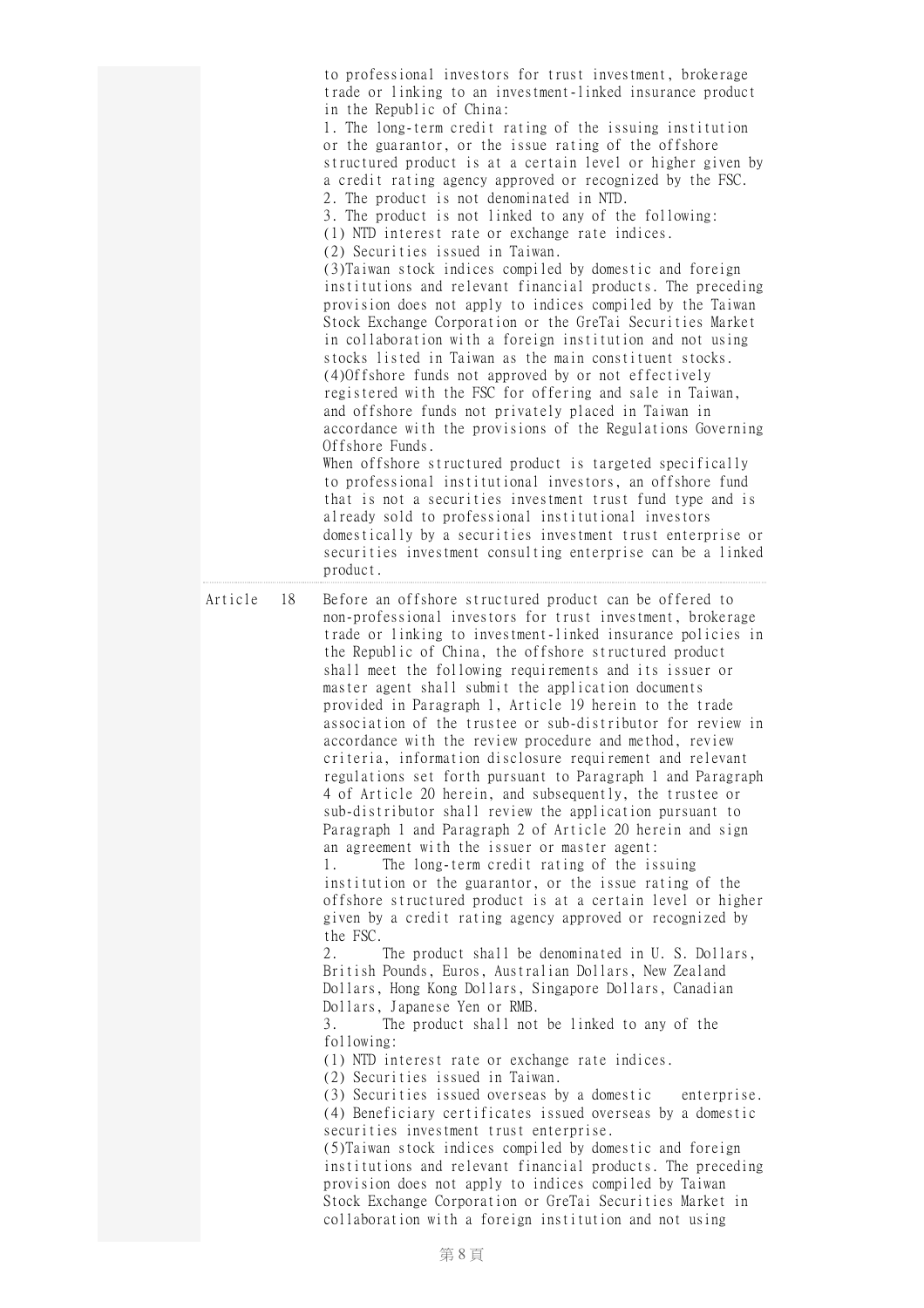|               | stocks listed in Taiwan as the main constituent stocks.<br>(6) Any of the following products or contracts that is<br>associated with Mainland Area:<br>a. Securities in the securities markets of Mainland Area.<br>b. Securities issued or traded by a government, enterprise<br>or institution in Mainland Area.<br>c. Stock indices and stock index futures in Mainland Area.<br>d. Bonds or interest rate indexes related to a money market<br>in Mainland Area.<br>e. RMB exchange rate indices.<br>f. Other products falling under the Act Governing Relations<br>between Peoples of the Taiwan Area and the Mainland Area<br>and related regulations prescribed under the Act.<br>(7) Offshore funds not approved by or not effectively<br>registered with the FSC for offering and sale in Taiwan.<br>(8) Privately placed offshore securities.<br>(9) The underlying assets of derivatives other than<br>equities, interest rates, exchange rates, funds, exchange-<br>traded funds (ETF), indices, commodities and related<br>indices. However in the case of ETFs, it is limited to ETFs<br>listed and traded on securities markets approved by the FSC<br>that invest mainly in stocks and bonds and do not have<br>leveraging or short-selling effect.<br>4.<br>Close-ended structure products:<br>(1) The principal guaranteed rate at maturity shall be at<br>least 100% of the principal in the denominated currency.<br>(2) The product shall not have target-redemption design,<br>nor contain options for early redemption by the issuing<br>institution.<br>5.<br>The dynamic principal guaranteed rate of the open-<br>ended structured products shall be at least 80% of the<br>principal in the denominated currency.                                                                               |
|---------------|----------------------------------------------------------------------------------------------------------------------------------------------------------------------------------------------------------------------------------------------------------------------------------------------------------------------------------------------------------------------------------------------------------------------------------------------------------------------------------------------------------------------------------------------------------------------------------------------------------------------------------------------------------------------------------------------------------------------------------------------------------------------------------------------------------------------------------------------------------------------------------------------------------------------------------------------------------------------------------------------------------------------------------------------------------------------------------------------------------------------------------------------------------------------------------------------------------------------------------------------------------------------------------------------------------------------------------------------------------------------------------------------------------------------------------------------------------------------------------------------------------------------------------------------------------------------------------------------------------------------------------------------------------------------------------------------------------------------------------------------------------------------------------------------------------------------------|
| Article<br>19 | Where an offshore structured product is not targeted<br>specifically to professional investors for trust investment<br>or sales, its issuer or master agent shall submit the<br>following documents to the trade association of the trustee<br>or sub-distributor for review, and shall in two (2)<br>business days after receiving the approval notice, report<br>to the FSC for reference:<br>1. A specimen of agreement signed between the issuer or<br>master agent and the trustee or sub-distributor pursuant to<br>Paragraph 1 of Article 16 herein;<br>2. Documents evidencing that the issuer or master agent has<br>posted operating bond as required according to Article 7<br>herein;<br>3. The investor brochure and prospectus, both in Chinese<br>version, of the offshore structured product;<br>4. A written statement from the offshore structured product<br>issuing institution that it will, at the request of the<br>FSC, provide account books and records related to the<br>purchase and redemption of the offshore structured product,<br>and information related to the rights and interests of<br>investors to the FSC for review;<br>5. The latest CPA-audited financial report of the offshore<br>structured product issuing institution and its Chinese<br>translation, and a statement that the Chinese translation<br>is the same as the original version;<br>6. A document evidencing compliance with the credit rating<br>requirement under these Regulations and a statement of<br>regulatory compliance;<br>7. An opinion letter from an attorney stating that investor<br>protection at the registration places of the offshore<br>structured product-issuing institution and the product are<br>comparable to that offered in Taiwan; and<br>8. Other documents required by the FSC. |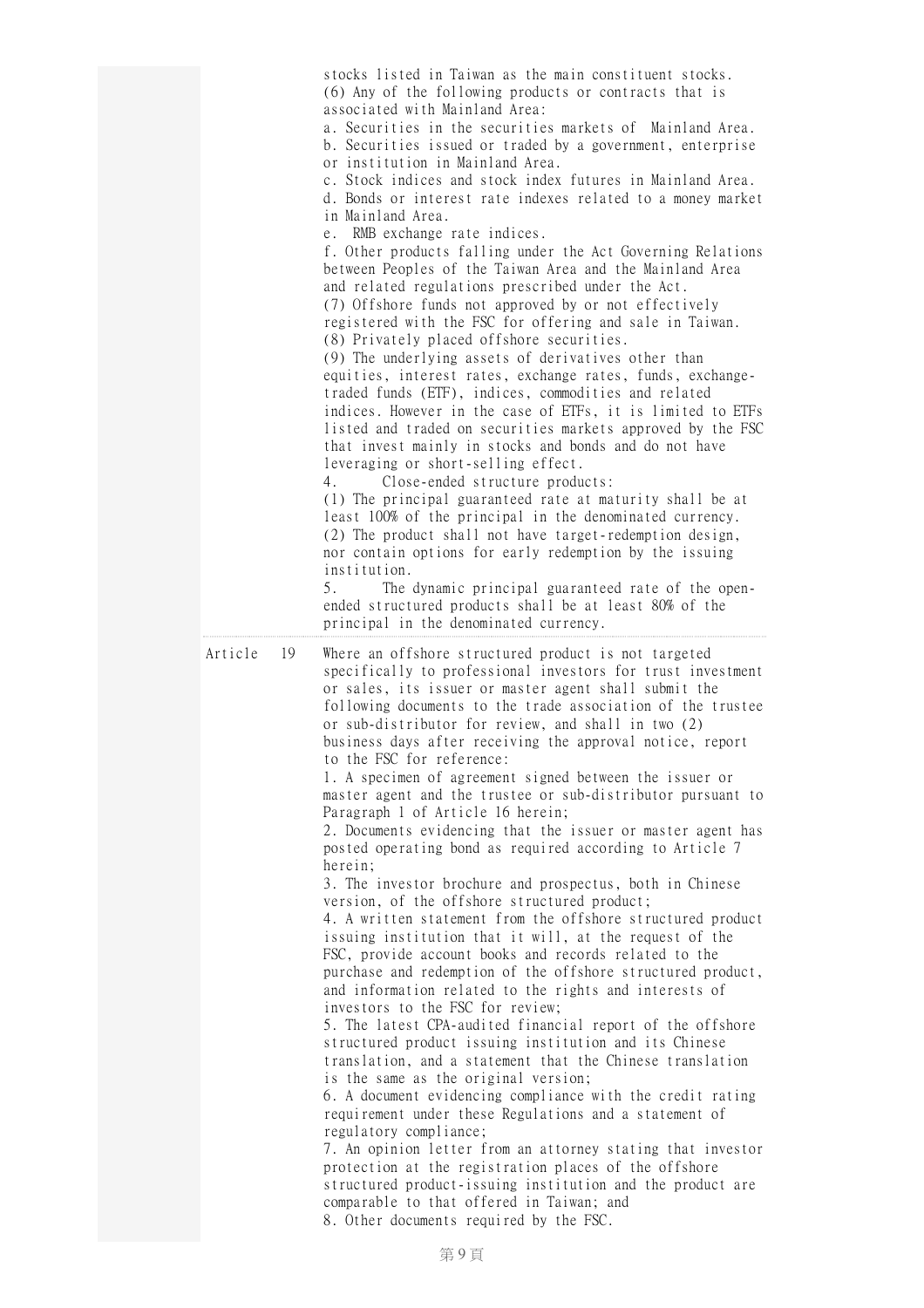|         | The Life Insurance Association of the Republic of China<br>(LIA-ROC) may entrust another institution, subject to the<br>consent of the FSC, to conduct the review of offshore<br>structured products sold by insurance companies as<br>specified in the preceding paragraph and file the<br>information with the FSC in accordance with Paragraph 5<br>hereof.<br>The FSC may order the trust investment in or sale of all or<br>part of a reviewed offshore structured product specified in<br>the preceding two paragraphs to stop if the FSC discovered<br>any of the following situations:<br>1. It disrupts market order;<br>2. It damages the rights or interests of customers;<br>3. It endangers the business and financial health of the<br>financial service firms; or<br>4. Other situations that violate law or regulations.<br>Where an offshore structured product is offered to<br>professional investors only, the trustee or sub-distributor<br>shall conduct review of documents specified in all<br>subparagraphs other than Subparagraph 7 of Paragraph 1<br>hereof by itself before commencing the trust investment or<br>sales activities. 5. However, regarding the latest CPA-<br>audited financial report of the offshore structured product<br>issuing institution and its Chinese translation as required<br>under Subparagraph 5 of Paragraph 1 hereof, the said<br>Chinese translation may be replaced by a summary Chinese<br>translation covering the CPA's audit opinion, balance<br>sheet, income statement, statement of changes in owners'<br>equity, cash flow statements and those footnotes involving<br>material information.<br>The trade association of the trustee or sub-distributor<br>mentioned in Paragraph 1 hereof shall, before the tenth of<br>each month, compile the information on the number of<br>products that passed the review in the previous month and<br>relevant information and forward the same to the FSC and<br>the Central Bank of the Republic of China (Taiwan).<br>In event that the Chinese investor brochure of Subparagraph<br>3 of Paragraph 1 or the prospectus of Paragraph 4 is not<br>translated faithfully, the construction of any provisions<br>that are in doubt shall be made in favor of the investor. |
|---------|--------------------------------------------------------------------------------------------------------------------------------------------------------------------------------------------------------------------------------------------------------------------------------------------------------------------------------------------------------------------------------------------------------------------------------------------------------------------------------------------------------------------------------------------------------------------------------------------------------------------------------------------------------------------------------------------------------------------------------------------------------------------------------------------------------------------------------------------------------------------------------------------------------------------------------------------------------------------------------------------------------------------------------------------------------------------------------------------------------------------------------------------------------------------------------------------------------------------------------------------------------------------------------------------------------------------------------------------------------------------------------------------------------------------------------------------------------------------------------------------------------------------------------------------------------------------------------------------------------------------------------------------------------------------------------------------------------------------------------------------------------------------------------------------------------------------------------------------------------------------------------------------------------------------------------------------------------------------------------------------------------------------------------------------------------------------------------------------------------------------------------------------------------------------------------------------------------------------------------------------------------------------------------------------|
| Article | 20<br>The TFSR, in consultation with the trade association of the<br>trustee or sub-distributor, will prescribe the review<br>procedure and method, review criteria, review periods,<br>review fees, handling of objections, information disclosure<br>and other rules and submit it to the FSC for approval; the<br>preceding provision applies to subsequent amendments of<br>these rules.<br>For the review of offshore structured products, a trustee<br>or sub-distributor shall set up a product review team<br>composed of at least the following personnel:<br>$1$ .<br>One independent director or one director;<br>2.<br>Finance officer;<br>3.<br>Legal and compliance officer; and<br>Risk management officer.<br>4.<br>Where the trustee or sub-distributor does not have<br>directors, its responsible person in the Republic of China<br>shall act as the member of the product review team<br>specified in Subparagraph 1 of the preceding paragraph.<br>To conduct the review specified in Paragraph 1 of the<br>preceding article, the trade association of the trustee or<br>sub-distributor may separately or jointly with other trade<br>associations, set up a product review team composed of at<br>least two experts/scholars in each field of finance, law<br>and risk management.                                                                                                                                                                                                                                                                                                                                                                                                                                                                                                                                                                                                                                                                                                                                                                                                                                                                                                                                                                                |
|         | r goont of an offshore atri<br>ጥኬ                                                                                                                                                                                                                                                                                                                                                                                                                                                                                                                                                                                                                                                                                                                                                                                                                                                                                                                                                                                                                                                                                                                                                                                                                                                                                                                                                                                                                                                                                                                                                                                                                                                                                                                                                                                                                                                                                                                                                                                                                                                                                                                                                                                                                                                          |

## Article 21 The issuer or master agent of an offshore structured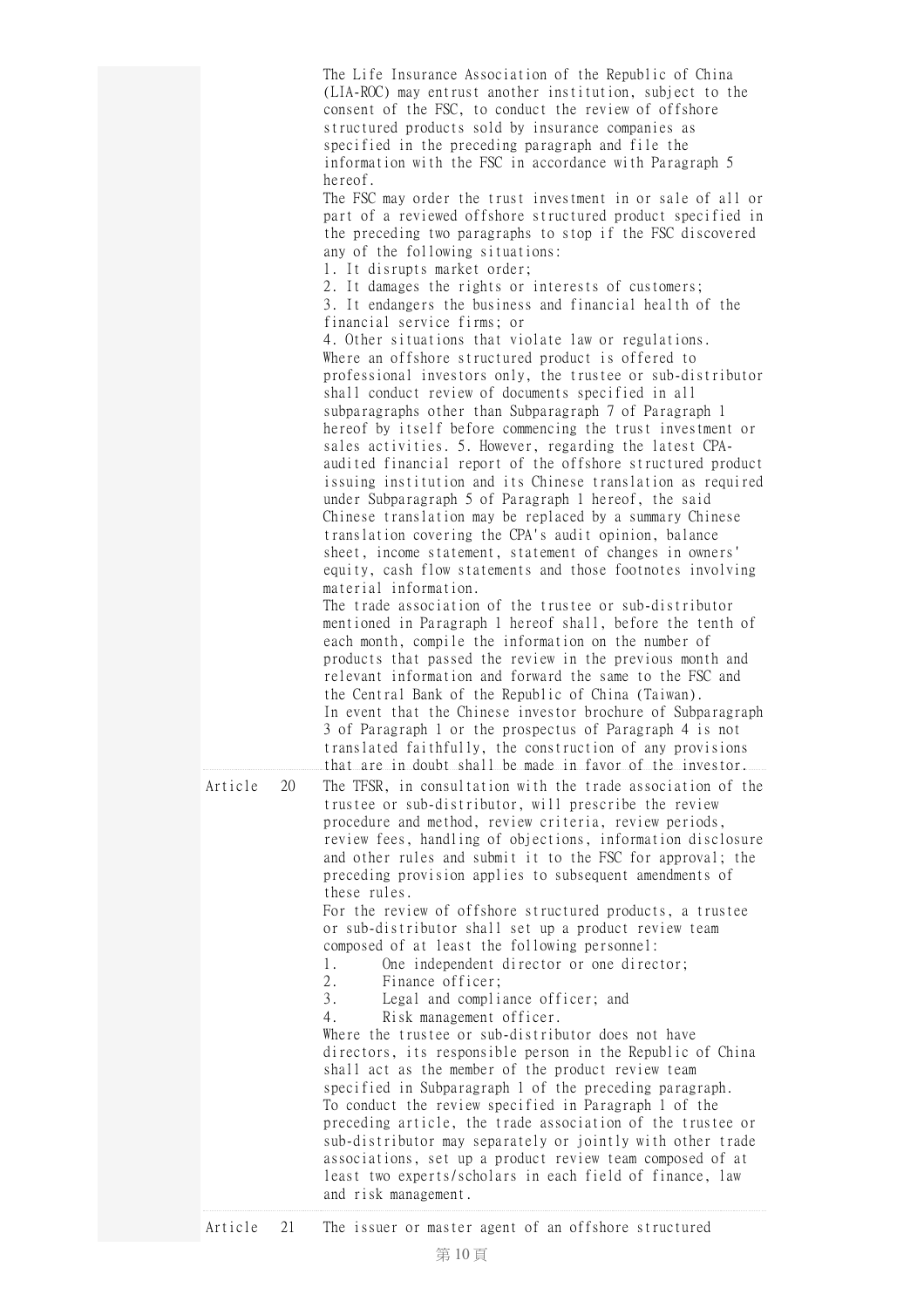|         |    | product that is not targeted specifically to professional<br>investors for trust investment or sales, shall, after<br>passing the review of the trade association of the trustee<br>or sub-distributor, make public announcement two (2)<br>business days before offering it for trust investment,<br>brokerage sale, or investment-linked insurance policies.<br>The public announcement under the preceding paragraph shall<br>contain the following particulars:<br>1. Date and reference number of the approval by the trade<br>association;<br>2. Name, telephone number, and address of the issuer or<br>master agent;<br>3. Name, telephone number, and address of the trustee or<br>sub-distributor;<br>4. Name and type of the offshore structured product;<br>5. Commencement date for accepting purchase and redemption<br>orders, and the cut-off time for accepting purchase and<br>redemption orders on each business day, of the offshore<br>structured product;<br>6. A chart showing fees to be borne by investors and the<br>amount thereof or calculation basis therefor;<br>7. Minimum subscription amount;<br>8. Calculation of the subscription amount;<br>9. Procedures for subscription and methods of payment;<br>10. Chinese version of prospectus and investor brochure,<br>and the method of distribution or locations at where they<br>are available;<br>11. Warnings about investment risk of the product;<br>12. Methods by which the issuer or master agent will assist<br>in protecting the rights and interests of investors;<br>13. Information on the dividends of the offshore structured<br>product;<br>14. Trading terms and conditions comparable to those in<br>other countries as provided in Article 5 herein;<br>15. Matters required of disclosure by the TFSR; and<br>16. Other disclosures required for the purpose of<br>protecting the public interest and investors.<br>Where matters to be contained in the aforementioned public<br>announcement are otherwise set out by the trustee or sub-<br>distributor, the issuer or master agent may indicate<br>therein that investors may contact the trustee or sub-<br>distributor.<br>Changes to the information contained in the public<br>announcement mentioned in the preceding two paragraphs<br>shall be updated in two (2) business days after occurrence. |
|---------|----|--------------------------------------------------------------------------------------------------------------------------------------------------------------------------------------------------------------------------------------------------------------------------------------------------------------------------------------------------------------------------------------------------------------------------------------------------------------------------------------------------------------------------------------------------------------------------------------------------------------------------------------------------------------------------------------------------------------------------------------------------------------------------------------------------------------------------------------------------------------------------------------------------------------------------------------------------------------------------------------------------------------------------------------------------------------------------------------------------------------------------------------------------------------------------------------------------------------------------------------------------------------------------------------------------------------------------------------------------------------------------------------------------------------------------------------------------------------------------------------------------------------------------------------------------------------------------------------------------------------------------------------------------------------------------------------------------------------------------------------------------------------------------------------------------------------------------------------------------------------------------------------------------------------------------------------------------------------------------------------------------------------------------------------------------------------------------------------------------------------------------------------------------------------------------------------------------------------------------------------------------------------------------------------------------------------------------------------------------------------------|
| Article | 22 | A trustee or sub-distributor shall observe the following<br>when engaging in trust investment or brokerage trading<br>involving offshore structured products or investing in such<br>products for investment-linked insurance policies:<br>1. The trustee or sub-distributor shall determine whether<br>the investor is a professional or non-professional<br>investor:<br>(1) The trustee or sub-distributor shall make an overall<br>evaluation of the risk bearing capacity of non-professional<br>investors based on their age, knowledge, investment<br>experience, financial condition, trading purpose, and<br>understanding of the product, classify non-professional<br>investors into at least three risk categories, and ask such<br>investors to give a signature as confirmation that he/she<br>understands the risks involved.<br>(2) With the exception of professional institutional<br>investors, a professional investor may apply to the trustee<br>or sub-distributor to change his or her status to non-<br>professional investors. Non-professional investors that do<br>not meet the criteria set forth in Article 3 herein may not                                                                                                                                                                                                                                                                                                                                                                                                                                                                                                                                                                                                                                                                                                                                                                                                                                                                                                                                                                                                                                                                                                                                                                                                         |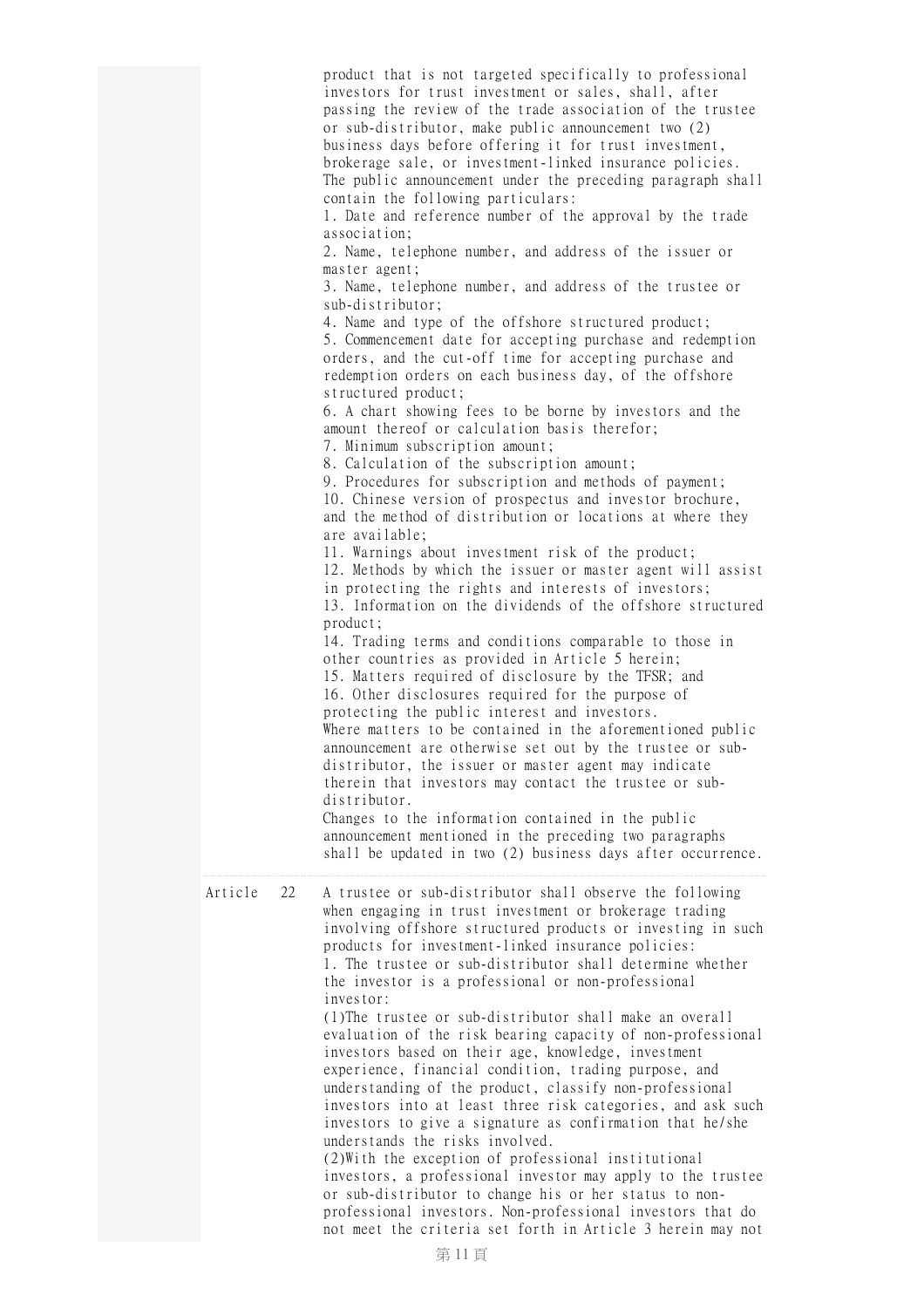apply to change their status to professional investor. 2. The review of an offshore structured product by the product review team set up by a trustee or sub-distributor shall cover at least the following matters: (1)Evaluation and confirmation of the legality of the offshore structured product, the reasonableness of investment assumptions and risk return, the appropriateness of the investment mandate, and whether there are conflicts of interest involved; (2) Comprehensive evaluation of the features of the

structured product, risk and probability of loss on principal, liquidity, complexity of product structure, and term to maturity; there should be at least three risk levels for structured products;

(3)Evaluation and confirmation of the information and marketing materials on the offshore structured product to be provided to the investors, and the accuracy and comprehensiveness of information disclosure; and (4) Confirmation of whether the investment in the offshore structured products is limited to professional investors. 3. A trustee or sub-distributor shall carry out the following marketing control procedures:

(1) The trustee or sub-distributor shall, based on the results of review as described in the preceding subparagraphs, use bold font in the Chinese version of investor brochure and prospectus of the offshore structured product to highlight the risk level of the product and whether the product is for investment by professional investors only. A trustee or sub-distributor shall not accept requests from non-professional investors to invest in offshore structured products beyond their suitability levels or in products offered to professional investors only.

(2) A trustee or sub-distributor shall fulfill its obligation to inform before making trust investment or brokerage trades in offshore structured products, or investing in such products linked to investment-linked insurance policies, and shall allow at least seven (7) days for non-professional investors and at least three (3) days for professional investors to review the related contracts of offshore structured product, except where a professional investor provides a signed statement that he or she has carefully reviewed the product. The preceding provision does not apply to investment-linked insurance policies whose applicants have the right to cancel the policy without penalty within a set time period according to the policy terms and conditions.

(3) A trust enterprise or securities firm that engages in trust investment or brokerage trade of offshore structured product shall be read to or electronic equipment-based used to inform the investors the important points in the investor brochure, and save the tape recording or save with electronic equipment of the related operating electronic process. However, the foregoing information may be delivered to a professional investor in written or video format or video media instead.

(4) An insurance company that sells investment-linked insurance policies linked to offshore structured products shall, before the expiration of the agreed free-look period, conduct phone visit for each and every case to make sure the solicitor has fully informed the client of the risks, fees and suitability of such investment-linked policy and that the client understands associated risks. The insurance company shall save the tape recording of such visits. Where the client could not be reached by phone or decline the phone visit, the insurance company shall send a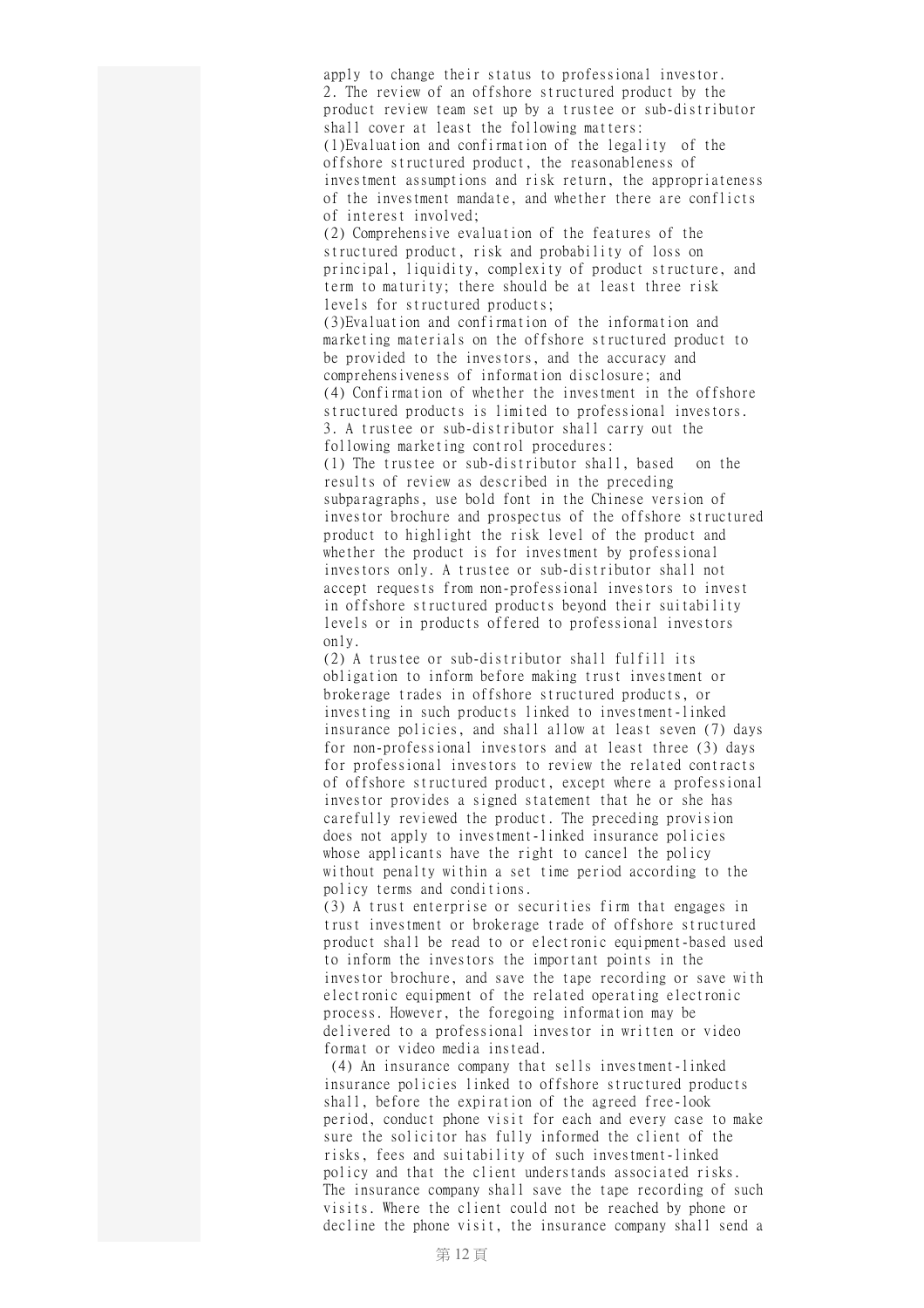|               | registered letter to remind the client of associated risks.<br>Where a trustee or sub-distributor engages in trust<br>investment or brokerage sale involving offshore structured<br>products or invest in offshore structured products for<br>investment-linked insurance policies, the restriction in<br>Item 1, Subparagraph 3 of the preceding paragraph does not<br>apply to professional investors.<br>The composition and operation of the product review team<br>mentioned in Subparagraph 2 of Paragraph 1 hereof shall<br>follow the provisions in Paragraphs 2 and 3 of Article 20<br>hereof, applicable regulations, and the self-regulatory<br>rules set forth by the trade association of the trustee or<br>sub-distributor.<br>A trustee or sub-distributor shall include the matters<br>mentioned in Paragraph 1 hereof as internal control and<br>internal audit items and conduct regular audit and special<br>audit according to the Regulations Governing the<br>Implementation of Internal Control and Audit Systems for<br>the industry.                                                                                                                                                                                                                                                                                                                                                                                                                                                                                                                                                                                                                                                                                                                                                                                                                                                                                                                                                                                                                                     |
|---------------|---------------------------------------------------------------------------------------------------------------------------------------------------------------------------------------------------------------------------------------------------------------------------------------------------------------------------------------------------------------------------------------------------------------------------------------------------------------------------------------------------------------------------------------------------------------------------------------------------------------------------------------------------------------------------------------------------------------------------------------------------------------------------------------------------------------------------------------------------------------------------------------------------------------------------------------------------------------------------------------------------------------------------------------------------------------------------------------------------------------------------------------------------------------------------------------------------------------------------------------------------------------------------------------------------------------------------------------------------------------------------------------------------------------------------------------------------------------------------------------------------------------------------------------------------------------------------------------------------------------------------------------------------------------------------------------------------------------------------------------------------------------------------------------------------------------------------------------------------------------------------------------------------------------------------------------------------------------------------------------------------------------------------------------------------------------------------------------------------|
| Article<br>23 | A trustee or sub-distributor shall explain the following<br>matters to the investors before engaging in trust<br>investment or brokerage trade involving offshore structured<br>products or investing in such products for investment-<br>linked insurance policies:<br>1. Investing in the offshore structured product could<br>result in loss of principal or loss exceeding the original<br>principal due to change in interest rates, exchange rates,<br>the market price of securities or other indexes.<br>2. Investing in the offshore structured product could<br>result in loss of principal or loss exceeding the original<br>principal due to changes in the business or financial<br>condition of the issuing institution or others.<br>3. Investing in the offshore structured product could<br>result in loss of principal or loss exceeding the original<br>principal due to other material events that are deemed<br>sufficient to affect the judgment of investors by the FSC.<br>The trustee or sub-distributor shall also make explanation<br>if the offshore structured product involved in trust<br>investment or brokerage trade, or linked to an investment-<br>linked insurance policy has a time period for the exercise<br>and termination of contract rights and restriction on the<br>validity of rights.<br>A trustee or sub-distributor that engages in trust<br>investment or brokerage trade involving offshore structured<br>products or invests in such products for investment-linked<br>insurance policies as provided in Paragraph 1 hereof shall<br>fully disclose to and explicitly inform the investors of<br>fees and methods of collection, the trading structure of<br>investing in offshore structured products and possible<br>risks, including the amount of maximum loss.<br>Unless otherwise provided by law or regulations, the<br>disclosure of information and matters of compliance<br>mentioned in the preceding paragraph shall be undertaken in<br>accordance with the self-regulatory rules set forth by<br>respective trade association. |
| Article<br>24 | When making a recommendation, or providing information and<br>marketing materials on an offshore structured product, an<br>issuer, master agent, trustee, or sub-distributor shall not<br>engage in any of the following behaviors :<br>1. Using the fact of an offshore structured product having<br>received the approval of the trade association as<br>substantiation of any matter in connection with the<br>application or in a statement or recommendation<br>guaranteeing the value of the offshore structured product.                                                                                                                                                                                                                                                                                                                                                                                                                                                                                                                                                                                                                                                                                                                                                                                                                                                                                                                                                                                                                                                                                                                                                                                                                                                                                                                                                                                                                                                                                                                                                                   |